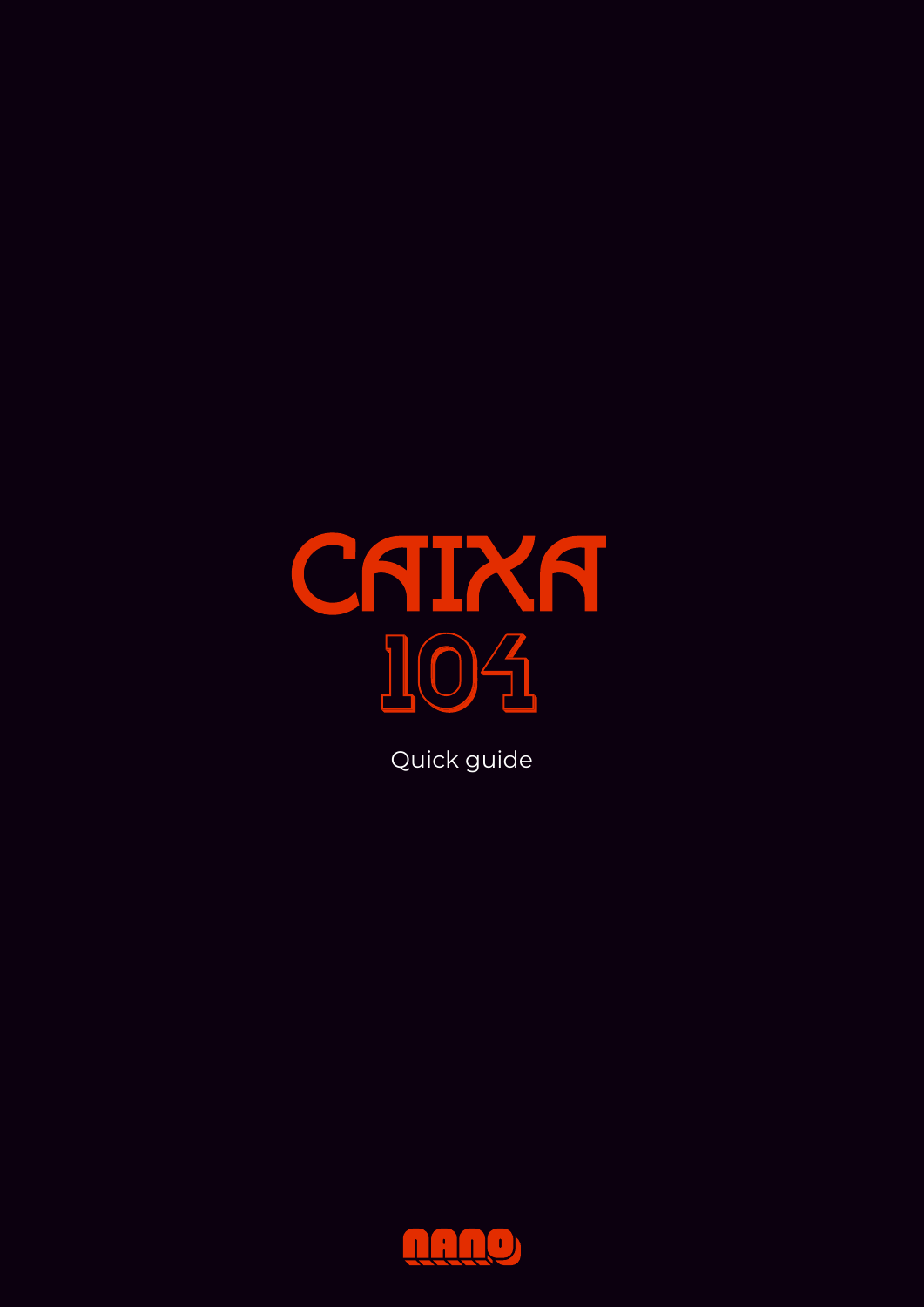# Thank you for choosing CAIXA 104.

## Powering up



#### • Procedure

- 1) Insert the Power Cable to the power brick.
- Then the Power Brick jack output to the **2** Power Input in the Connectors section.
- **3**) Switch the power ON and see if the busboard LEDs are lighting up. If not, please check your connections and try it another time.

If the problem continues, please contact us and we will provide further assistance.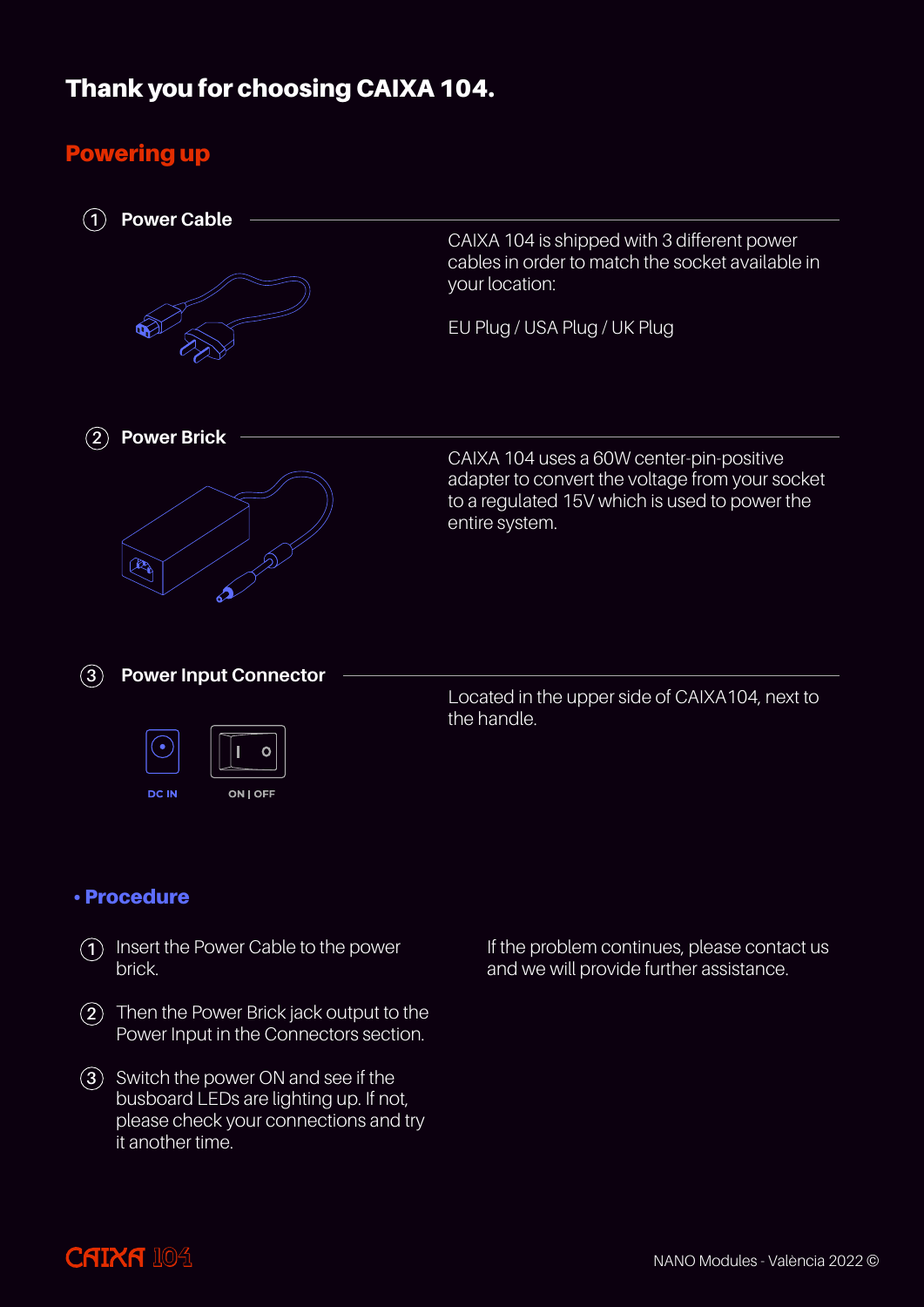

CAIXA 104 is an advanced fully portable 104HP Eurorack modular case, with a wide range of utilities fully integrated on it. Connect up to 18 modules and carry it anywhere you go thanks to its handle.

#### • Front View



#### • Top View



## Outputs L/R **3 5**

Impedance balanced audio outputs which connect to the Stereo & Headphone Out utility module on the front of CAIXA.

### Inputs L/R

4) Balanced audio inputs which connect to the Balanced Inputs utility module on the front of the CAIXA.

### $\circ$  DC IN

CAIXA power input. Always connect the included power supply, it only works with 15V 4A center positive adapters.

### **6** ON/OFF Switch

Turn your CAIXA ON and OFF easily with this switch.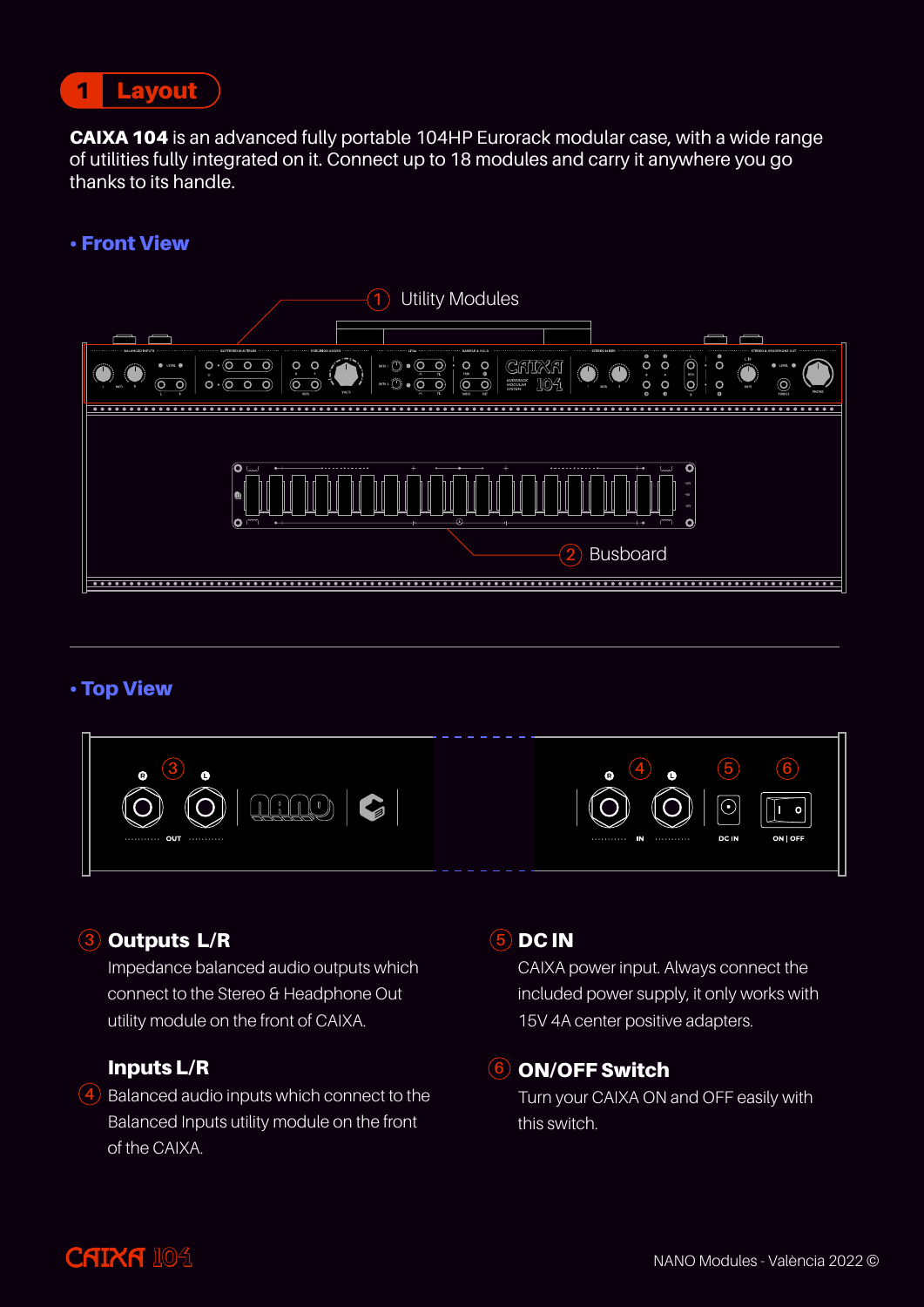## 2 Utility modules

#### • Balanced Inputs

Connect any audio source to CAIXA's balanced audio inputs. With **20dB of amplification**, you have enough range to connect whatever you want to use in your modular system (another synthesizer, a drum machine...)

The **LEVEL LEDs** will show the signal volume, and the **CLIP LEDs** will indicate if the input signal is saturating (over-amplifying).

The **L & R** outputs available on the front panel are the module outputs, with the signal ready to be used in your modular system.

#### • Buffered Multiples

It allows the division of an incoming signal without voltage drop. CAIXA has **2 multiples in 1 to 3 configuration.** You can use them independently or normalized. The input of the second row is **normalized** to the input of the first row.

#### • Precision Adder

The **X and Y inputs** are summed to the switch voltage [-2 to +5V], both outputs receive the sum.

It is a very **versatile utility** that can do a lot of different tasks, for example: Transpose the octaves of the VCOs, change the CV offset, precisely sum the CV.... Just find out the best use you can make of it.

#### **BALANCED INPUTS**



Fig.1 Detail of Balanced Inputs Utility Module

#### **BUFFERED MULTIPLES ···**



Fig.2 Detail of Buffered Multiples Utility Module



Fig.3 Detail of Precision Adder Utility Module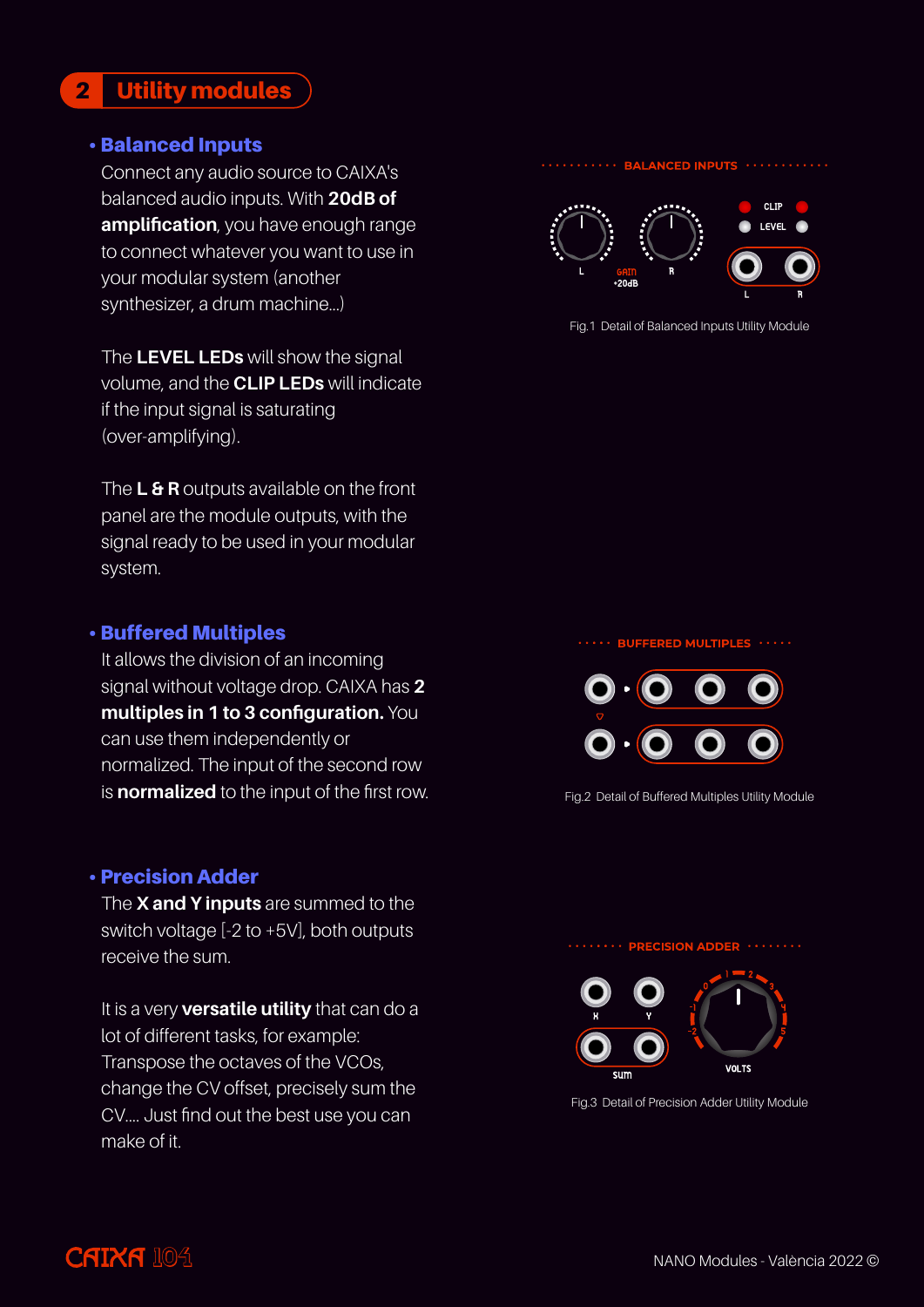### • 2 LFOs

Two basic low-frequency oscillators with a frequency adjustment knob and outputs for triangular and square waves. **The square output of LFO1 is normalized to the S&H trigger input.**



Fig.4 Detail of 2LFOs and Sample & Hold Utility Modules

#### • Sample & Hold

On each trigger, the output voltage **takes the value of the input voltage** and holds this voltage at the output.

There is also a **white noise output** that you can patch wherever you want.

**TRIG.** Input trigger, normalized to the square output of LFO1.

**IN.** Input signal, the one to be "sliced". NOISE is normalized to this input.

**NOISE.** White noise output. It can be used outside the S&H circuit.

**OUT.** Output of the sample & hold circuit.



Fig.5 Detail of Stereo Mixer and Stereo & Headphone Out Utility Modules

#### • Stereo Mixer

CAIXA has a 2 channel stereo mixer with **2x gain**. This means you can push your signals to higher voltage levels if you need to.

**1L, 2L.** Channel 1/2 Left signal, normalized to the right signal. **1R,2R.** Channel 1/2, right signal.

**MIX L.** Output channel L **MIX R.** Output channel R

#### • Stereo & Headphone Out

Send a stereo signal into the **L&R jacks** and you will have it available on phones and impedance balanced outputs. It has a **gain adjustment (+6dB)** for each output.

The Stereo Mixer outputs are **normalized** to the Stereo & Headphone Output's inputs, which means you **don't need to use additional cables** if you want to connect them.

# **CAIXA 104**

**+6dB**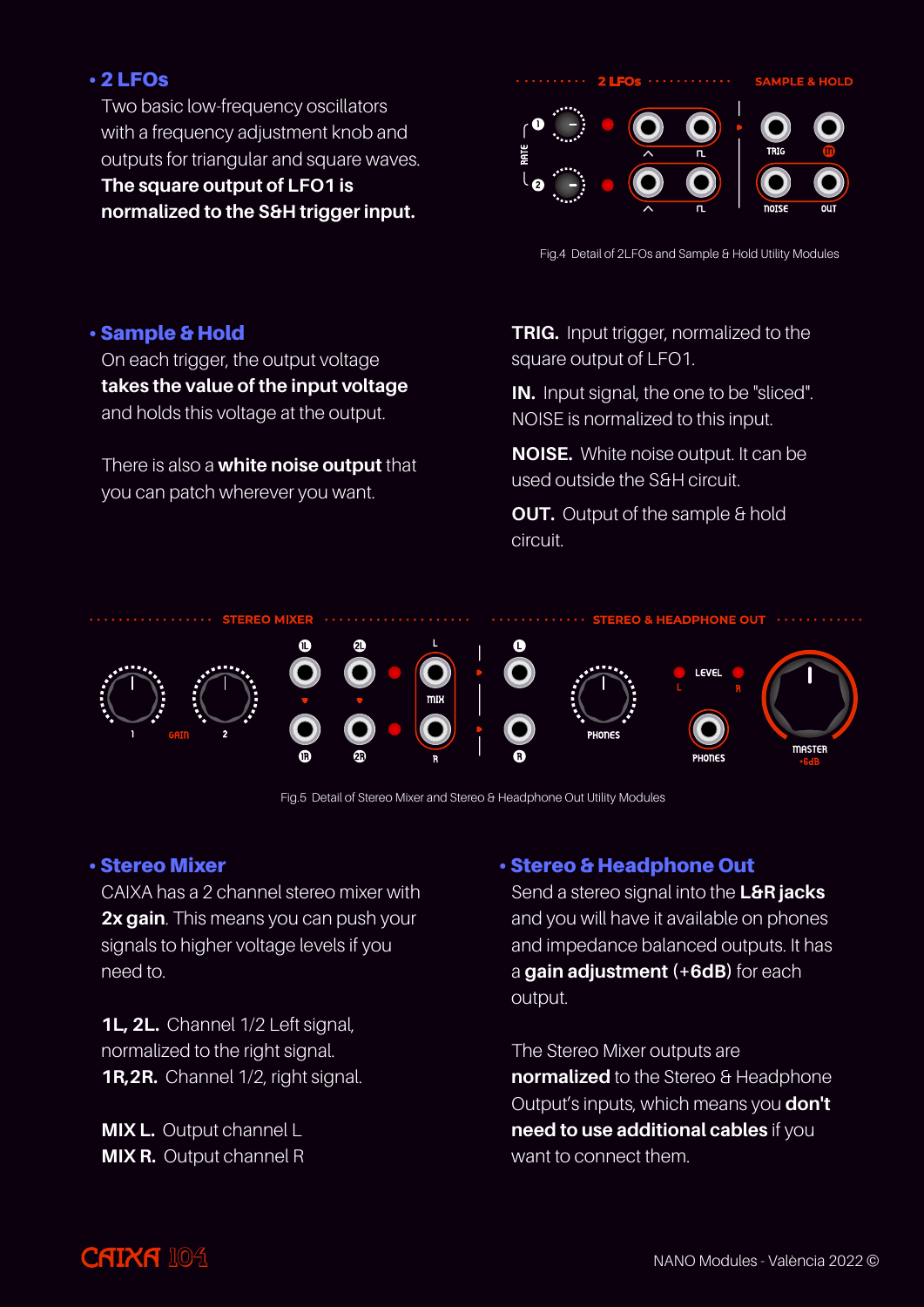## **Compliance**

This device complies to the **EU guidelines** and is manufactured **RoHS** conforming without use of led, mercury, cadmium and chrome. Nevertheless, this device is special waste and disposal in household waste is not recommended.

This device meets the requirements of the following standards and directives:

#### **• EMC: 2014/30/EU**

**• EN 55032.** Electromagnetic compatibility of multimedia equipment.

**• EN 55103-2.** Electromagnetic compatibility - Product family standard for audio, video, audio-visual and entertainment lighting control apparatus for professional use.

**• EN 61000-3-2.** Limits for harmonic current emissions.

**• EN 61000-3-3.** Limitation of voltage changes, voltage fluctuations and flicker in public low-voltage supply systems.

**• EN 62311.** Assessment of electronic and electrical equipment related to human exposure restrictions for electromagnetic fields.

**• RoHS2: 2011/65/EU**

**• WEEE: 2012/19/EU**



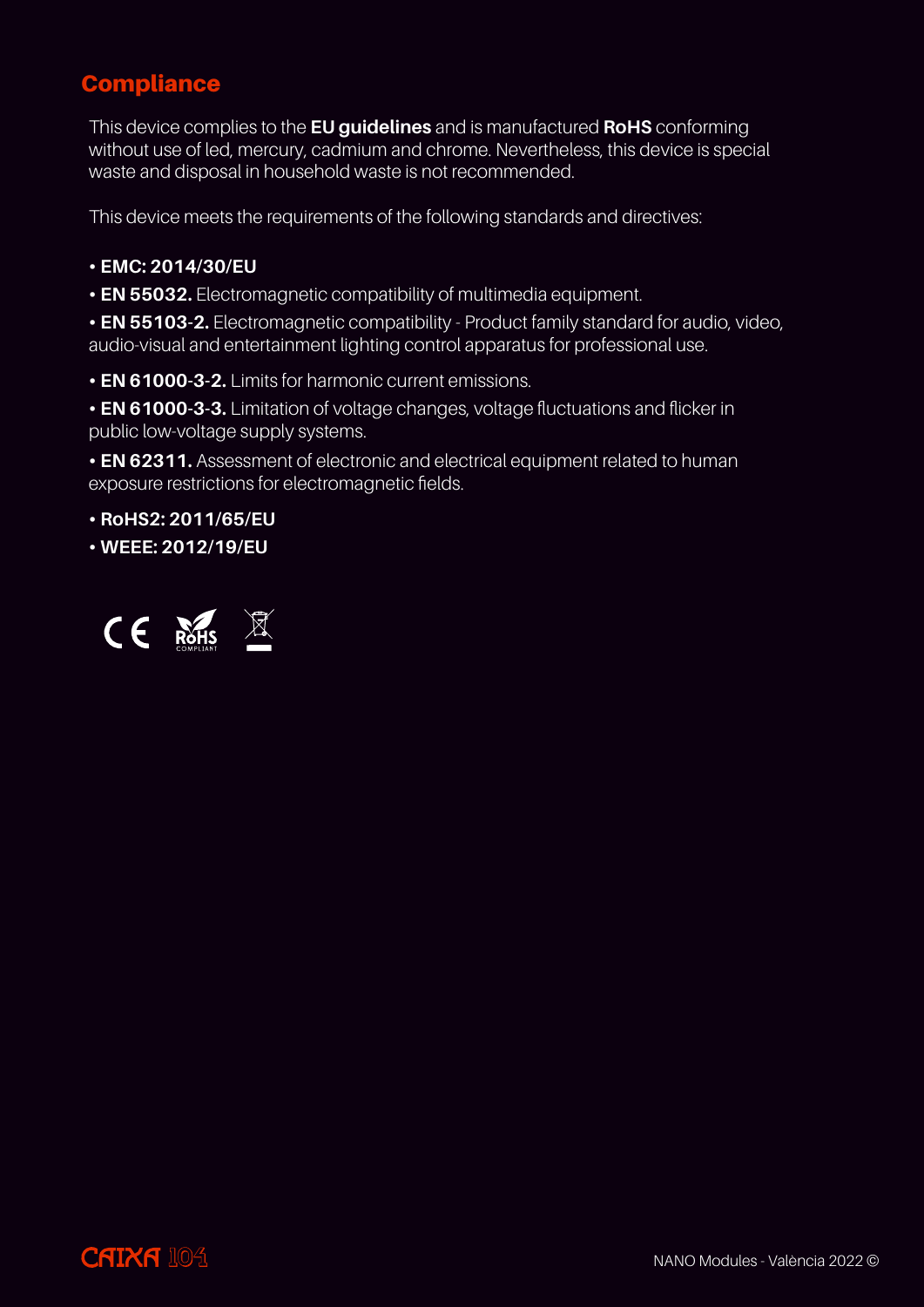### **Guarantee**

This product is covered by **2 years of guarantee** on purchased goods, which begins when you receive your package.

#### • This guarantee covers

Any defect in the manufacturing of this product. Replacement or repair, as decided by NANO Modules.

#### • This guarantee does not cover

Any damage or malfunction caused by incorrect use , such as, but not limited to:

- **-** Power cables connected backwards.
- **-** Excessive voltage levels.
- Unauthorized mods.
- **-** Exposure to extreme temperature or moisture levels.

**Please contact our customer service - jorge@nanomodul.es - for a return authorization before sending the module. The cost of sending a module back for servicing is paid for by the customer.**

### Technical Specifications

#### • Power Specs

30.7W Integrated switching power supply with Meanwell 60W power brick.

+12V output at 1.25A -12V output at 1.1A +5V output at 0.5A

#### • Construction

**Dimensions** 535 x 200 x 86 mm **Materials** Anodized aluminum Aluminum extruded rails with steel threaded inserts Rubber feet to protect your desktop.

## **Contact**

#### **Bravo!**

You have learned the basic fundamentals of your CAIXA 104.

If you have any doubts, please feel free to contact us.

**nano-modules.com/contact**